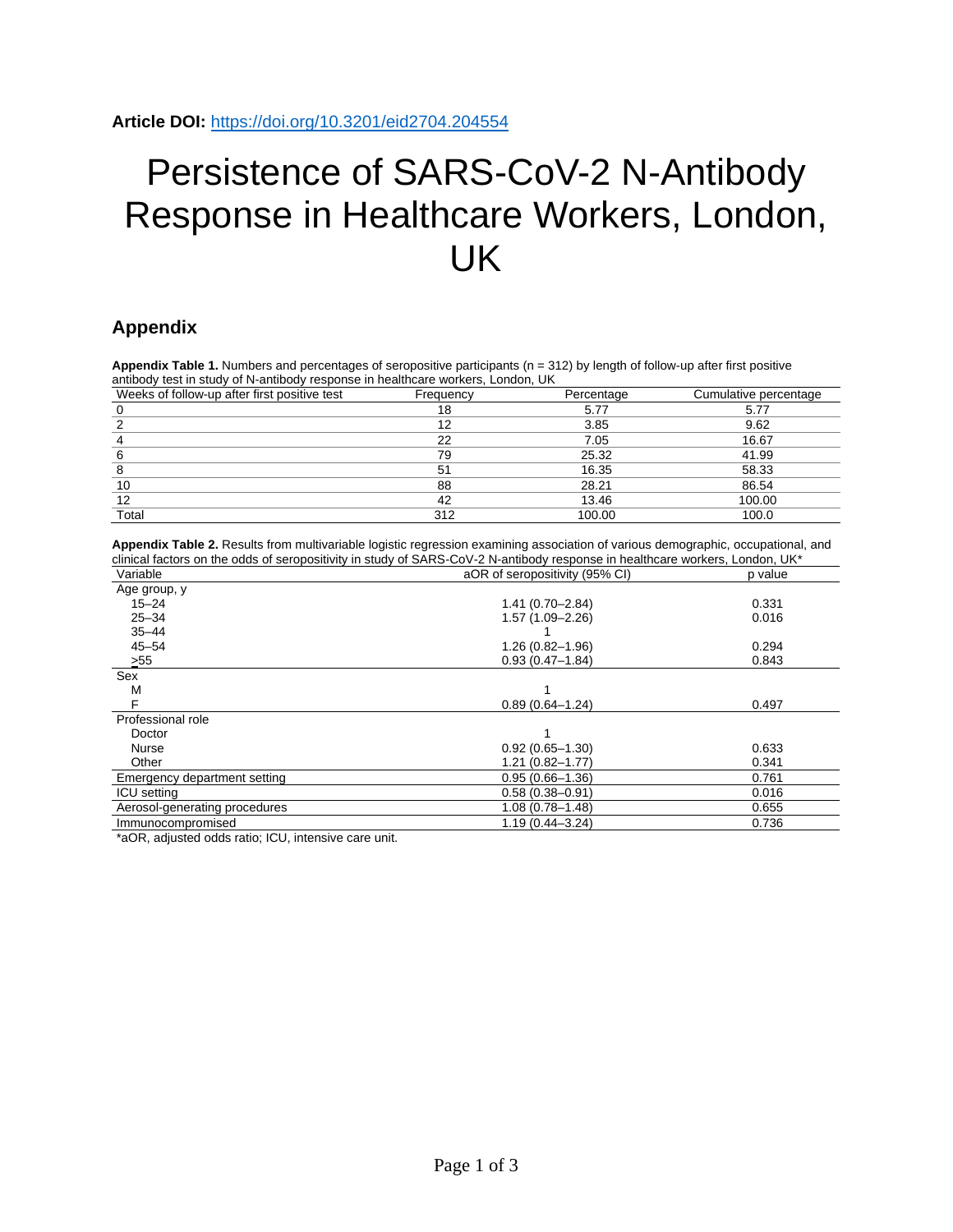

**Appendix Figure 1**. Percentage of positive samples by study site and 2-week periods with binomial 95% CI in study of severe acute respiratory syndrome coronavirus 2 N-antibody response in healthcare workers, London, UK. Sample sizes are indicated above each bar.